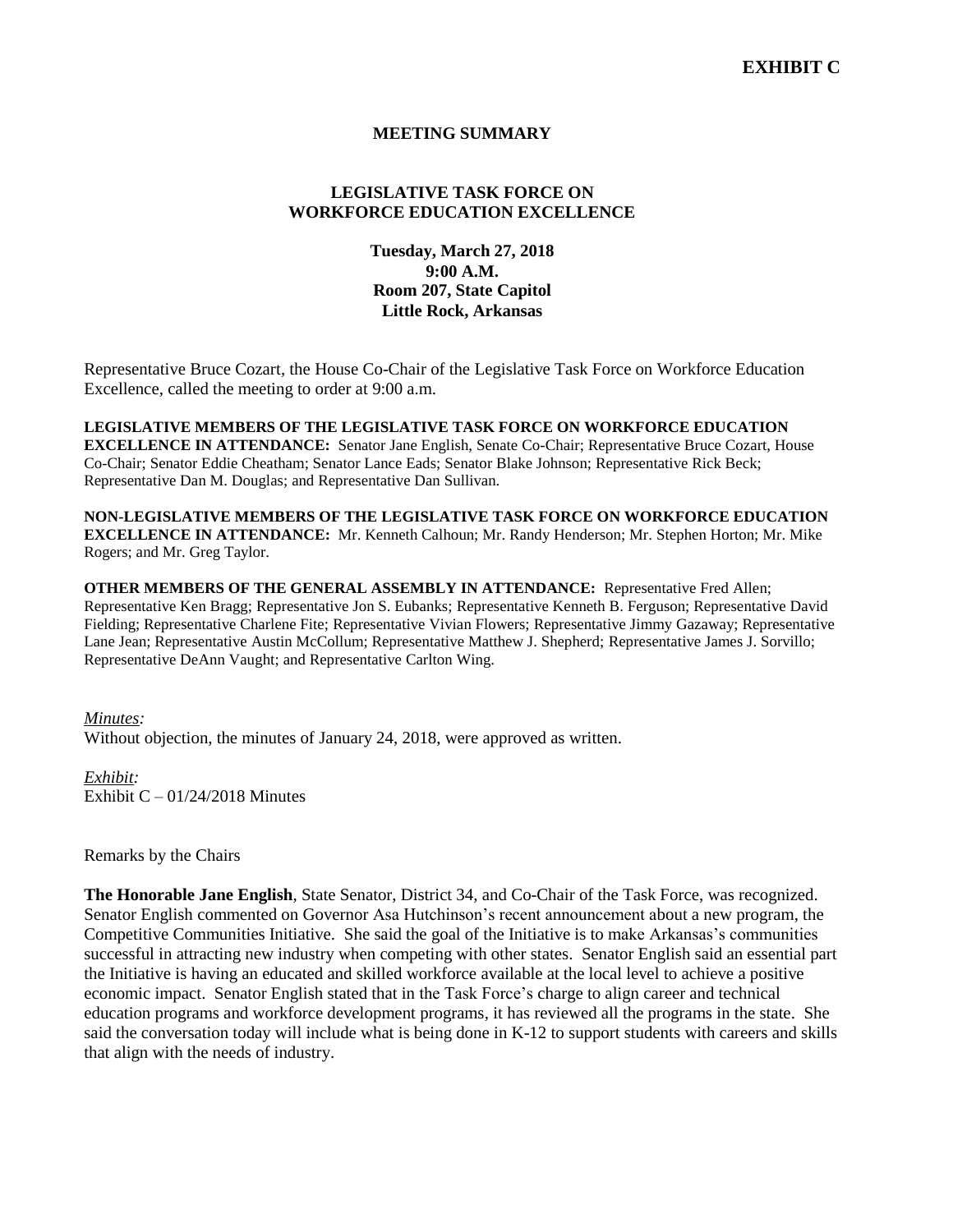Meeting Summary **EXHIBIT C** Tuesday, March 27, 2018 Page 2 of 4

Discussion of the Programmatic Responsibilities of the Arkansas Department of Education (ADE)

#### *Presenter:*

**Mr. Johnny Key**, Commissioner, Arkansas Department of Education, was recognized. In a PowerPoint presentation, Commissioner Key discussed how ADE is transforming public education in Arkansas to lead the nation in student-focused education. His presentation included a discussion of ADE's Mission, Goals, Arkansas Education Continuum, Student Success, College and Career Readiness Standards and Assessments, Development of Personal Competencies, and Intentional Planning for Success. In a segment on Enrichment and Real-World Applications, Commissioner Key discussed eliminating barriers; including workforce readiness components in new accountability measures; introducing career possibilities earlier in the K-12 continuum, exposure to STEM (Science, Technology, Engineering, Mathematics), and partnering with Leaning Blade. Commissioner Key concluded with an overview College/Career/Civic Engagement 1 year after High School; Stakeholder Engagement Opportunities under the Every Student Succeeds Act; and Continuous Cycle of Inquiry.

## *Issues Included in the Discussion:*

- effect of standards on teachers in the classroom,
- moving away from compliance and coaching educators to be innovative and creative,
- relationship of opening up pathways for students and school size,
- **i** involvement at the local and state level in tracking graduates,
- level of Learning Blade's activity across the State of Arkansas,
- **P** presenting an overview of developing personal competencies to schools,
- **Independent importance of partnerships in enrichment and real-world applications, and**
- schools as community partners.

## *PowerPoint Presentation:*

ADE Presentation

Senator English commented that, following the previous overview of K-12, it is important to now hear about the next step in the alignment, *i.e.,* higher education.

Discussion of the Programmatic Responsibilities of the Arkansas Department of Higher Education (ADHE)

## *Presenter:*

**Dr. Maria Markham**, Director, Arkansas Department of Higher Education, was recognized. Utilizing a PowerPoint presentation, Dr. Markham reviewed key workforce preparation programs for which ADHE has programmatic responsibility. She explained four major efforts: Regional Workforce Grants, which provide \$15.2 million biennially in state funding and other nonfederal funds as provided by law, and have served 8,800 students; Workforce Training at Colleges and Universities, which does not receive direct state funding, but is funded through institutional general operating budgets, and serves approximately 65,000 students annually; Carl Perkins, which provides \$2.6 million in federal funds annually, and has 25,536 Perkins-eligible students statewide; and Career Pathways Initiative, which receives \$7.15 million annually in a federal Temporary Assistance for Needy Families (TANF) block grant, and serves 4,000 students annually. Dr. Markham concluded with a discussion of key partners, including Arkansas Career Education, ADE, and the Department of Workforce Services; and of moving forward by giving new initiatives time to work and focusing on messaging to students, parents, educators, and industry.

## *Issues Included in the Discussion:*

- o mechanism for "marrying" technical courses in two-year colleges with those of shorter terms in industry,
- o lack of communications about programs/grants,
- o systemic structural inequities,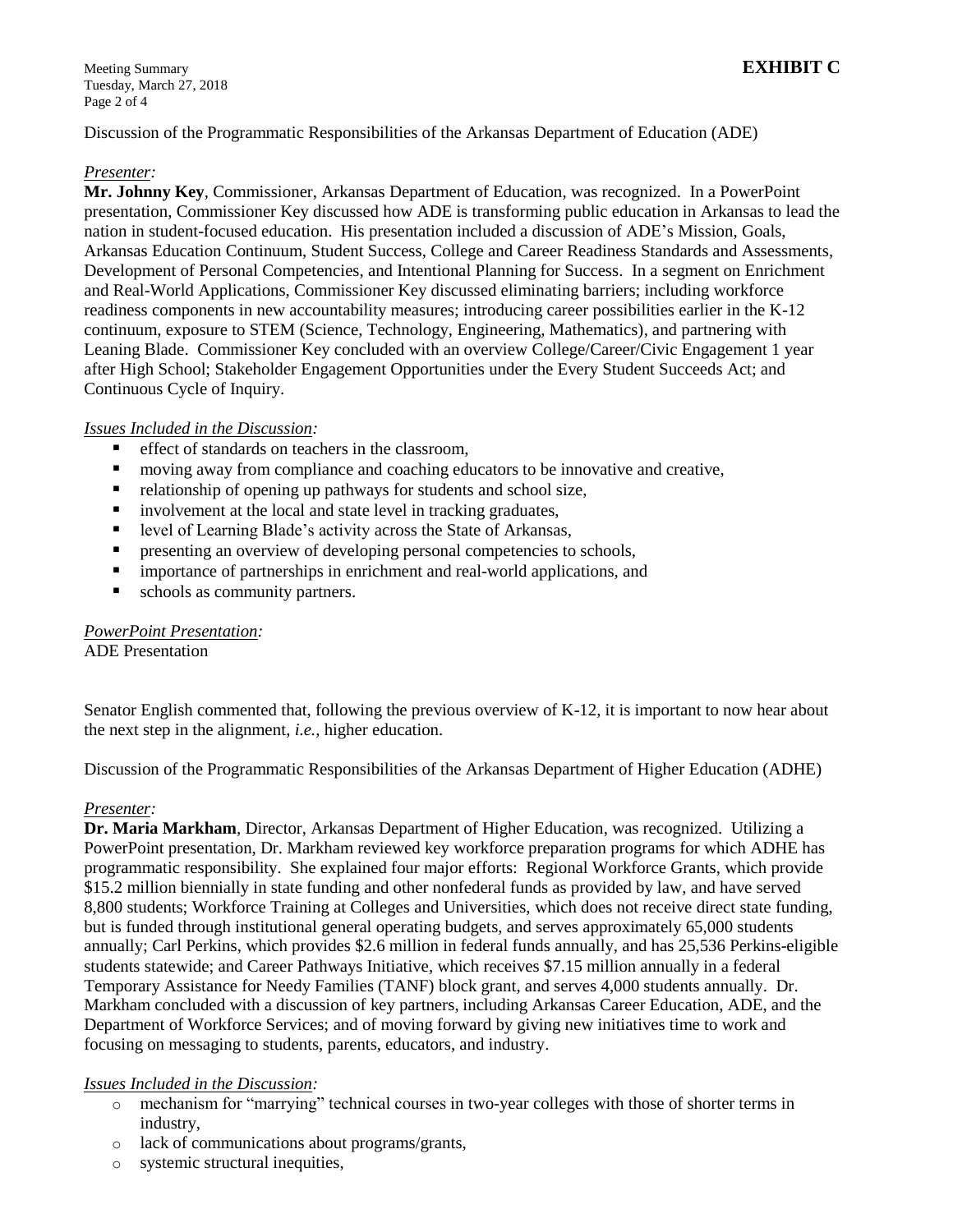- o administrative costs eating up funding,
- o tracking individuals who go into the same industry, or into a high-demand job, for which they have been certified,
- o differences in workforce training at two-year colleges *vs.* at universities, and
- o reconciling skills of grant writer with the awarding of grants.

*PowerPoint Presentation:* ADHE Key Workforce Preparation Programs

*Handouts:* ADHE Key Workforce Preparation Programs ADHE Responses

Discussion of the Programmatic Responsibilities of the Arkansas Community Colleges

#### *Presenters:*

**Mr. Bill Stovall**, Executive Director, Arkansas Community Colleges, was recognized. Mr. Stovall discussed his personal experiences and how this shaped his perspective on workforce issues. He said in order to economically empower the state, the obstacles to economic development have to be torn down. He said workforce training has to include the nontraditional population. His discussion included "know your audience," credit and non-credit workforce programs, employer expectations, critical thinking skills, addressing community needs, reasons for differences in regional programs, and the ArFuture state grant program. Mr. Stovall introduced presenters for further discussion of initiatives and efforts of community colleges.

**Dr. Margaret Ellibee**, Chancellor, University of Arkansas Pulaski Technical College (UA-PTC), was recognized. Dr. Ellibee presented an overview of one of UA-PTC's popular and productive workforce training programs. She said outcomes and goals include: 1) training customized to business needs; 2) efficient and just-in-time training rapidly deployed and focused on what the customer wants; 3) training to accommodate the present need and use of continuous quality improvement. Dr. Ellibee discussed the challenges, successes, recognition, and future considerations of high-impact programs developed at UA-PTC.

**Dr. Randy Esters**, President, North Arkansas College, was recognized. Dr. Esters gave a snapshot of the workforce program at North Arkansas College. His discussion included aligning the major players in the region to pull in the same direction; credit and non-credit programs; industrial alliances; accreditation; associate degrees and certificates; pre K-12 partnerships and outreach; robotics camp; and adult and technical education.

**Dr. James Shemwell**, President, Arkansas Northeastern College, was recognized. Dr. Shemwell reviewed workforce preparation programs that the college offers to Arkansans. His discussion included references to The Solutions Group; partnerships; non-credit training; paid internship opportunities; clinical experiences; career placement services; the Opportunity Bus; Career Coaches; and the career readiness certificate. He furnished specific examples of partnering with industry for pre-hire and post-hire training services. Dr. Shemwell stated the most vital takeaway is that the development process for the new higher education funding formula needs to remain urgently committed to incorporating the meaningful elements needed for economic development. He elaborated and expanded on this and other points.

## *Issues Included in the Discussion:*

- $\checkmark$  completion rate at UA-PTC,
- $\checkmark$  types of technical training programs at UA-PTC,
- $\checkmark$  mobility of UA-PTC programs, and
- $\checkmark$  list of credentials offered at North Arkansas College.